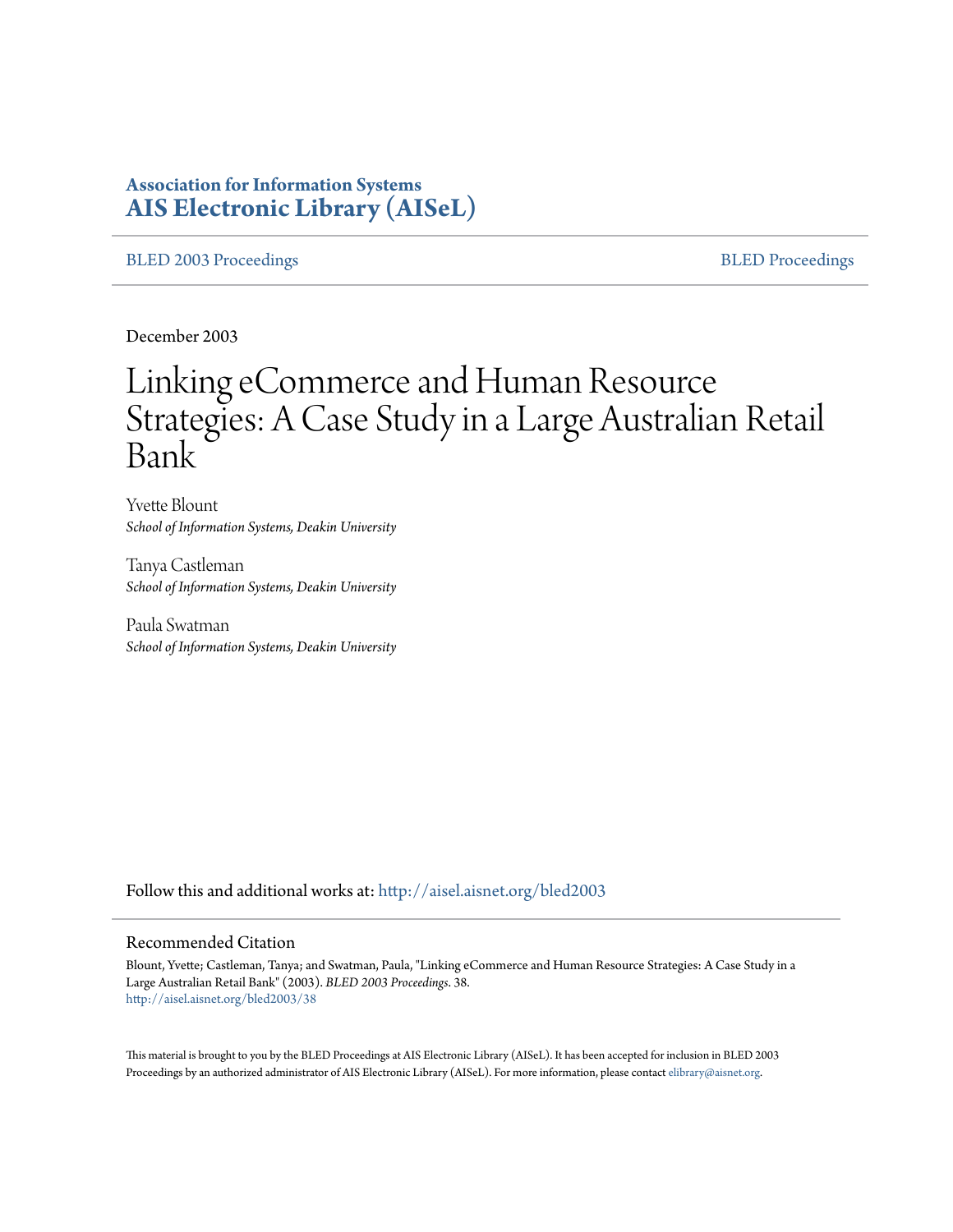## **16th Bled eCommerce Conference**

#### **eTransformation**

Bled, Slovenia, June 9 - 11, 2003

## **Linking eCommerce and Human Resource Strategies: A Case Study in a Large Australian Retail Bank**

### **Yvette Blount, Tanya Castleman, Paula M.C. Swatman**

School of Information Systems, Deakin University, Melbourne Australia Blount@Deakin.edu.au, TanyaC@Deakin.edu.au, Paula.Swatman@Uni-Koblenz.de

## **Abstract**

*The implementation of eCommerce technologies has considerably changed how employees in the banking industry interact with customers. For example, some customers use electronic banking applications to such an extent that they find little or no need to go into a branch. This change has had a significant impact on the way that jobs are designed and the way that employees are being managed. The preliminary findings from the case study of a large bank in Australia indicate that moving customers out of the branch to an online environment has created unforeseen issues for the way employees interact with customers and this in turn has changed the way that they do their jobs. The key challenge for banks in the future is how to form effective relationships with customers without some kind of face-to-face interaction. This impacts how organisations recruit and retain their staff as well as the level and type of skills required for jobs redesigned after the implementation of eCommerce applications. It is also an important factor in employee satisfaction* 

## **1. Introduction**

Online banking is rapidly becoming the norm, which means that banking organisations will need to adapt to the new environment and find ways to offer value-added services to their customers (Saatcioglu et al 2001). Porter (2001) asserts that deploying internet technologies is critical for an organisation to stay viable and to gain competitive advantage. In order to achieve competitive advantage, however, organisations need to be able to satisfy their stakeholders – a group which could include shareholders, customers, employees or even the community (De Cieri and Kramar, 2003:4). In this paper we concentrate on the employees as stakeholders and examine the implications of human resource management (HRM) strategies (including job design, training and development, and career management) which companies use when implementing eCommerce applications. We report findings from a case study of a major Australian bank. This is an important area of research as it is becoming clear that for companies to compete effectively they need to be able to utilise their employees' abilities and skills effectively as well as leveraging the new technology (De Cieri and Kramar, 2003:30). The HRM literature links effective human resource strategies not only to corporate performance but also to outcomes such as employee satisfaction (see for example Oakland and Oakland,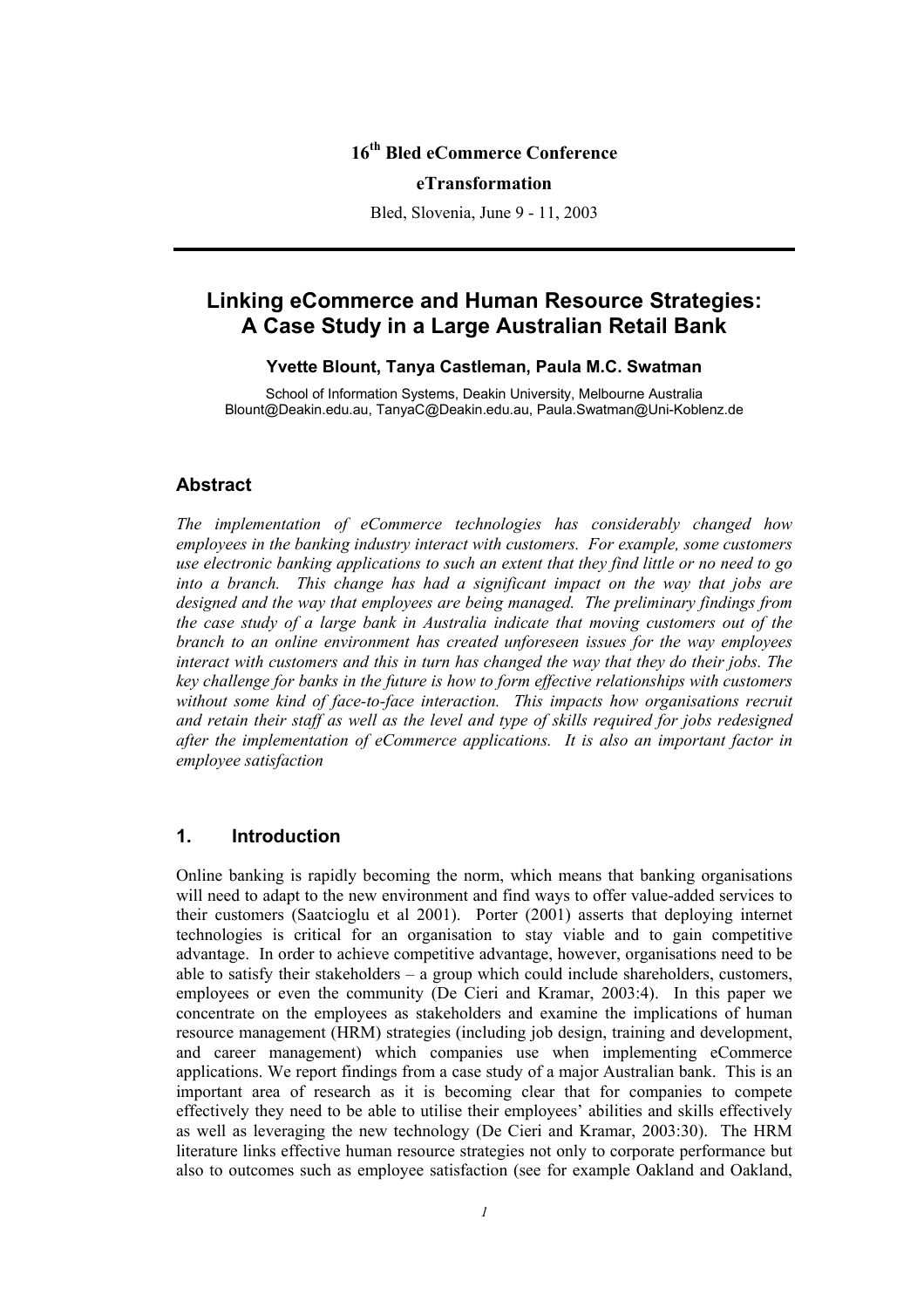2001; Eskildsen, and Nussler, 2000, De Cieri and Kramar, 2003; Gardner and Palmer, 1997). The way banks manage their human resources will become even more important as eCommerce technologies become more prevalent and customers become more adept at using them. Our research focuses on the banking industry, yet the issues discussed will have far-reaching relevance – not only for banks, but also for all service industries.

In this paper we initially consider the implementation of eCommerce technologies in retail banks and discuss the reasons why the move to electronic and on-line banking will have an increasingly important impact. We then reflect on customers' growing sophistication and demands and the implications this has for the way in which employees interact with customers. A brief discussion of the human resource function and rapid evolution is followed by an overview of the research methodology and the conceptual underpinnings of our case study. The bulk of the paper concentrates on the preliminary findings and conclusions of a major case study from this research project. We conclude by showing that the implementation of eCommerce technologies and the associated HRM strategies need careful consideration for an organisation to be successful in this increasingly globalised and competitive environment. This is particularly relevant for the banking industry in Australia, as financial products and services are marketed on a global basis and competition increasingly comes from outside the traditional industry as well as outside the country (Harper, 2000).

## **2. eCommerce Implementation in Retail Banks**

The banking industry has typically utilised information technology to improve its competitive advantage with a key focus on cutting costs (Aungles, 1992; Game and Pringle, 1984; Child 1985). This cost-cutting approach is changing to some extent, as banks utilise technology and, in particular, eCommerce technology to restructure their business processes to retain their existing customers and attract new customers. Banking has been at the forefront of new computer technology use in almost all parts of the world, as it is an essentially information-based industry. IT has fundamentally changed the way that the financial markets operate and has forced providers of financial services to update their processes to meet the competition (Harper, 2000). It is important to note, however, that the implementation of IT often has unintended consequences, both positive and negative. For example, Hanseth, Ciborra and Braa (2001) found that the implementation of an ERP system produced unpredicted outcomes that management had difficulty resolving.

The internet gives banking organisations the further ability to utilise customer information in their eCommerce strategies – marrying Knowledge Management with Customer Relationship Management to improve service, lower service costs and provide greater service consistency (Dewan and Seidmann, 2001; Subramaniam, 2002). Saatcioglu *et al* (2001:33) for example, provide a model showing how a financial institution can use market research to focus on individual and small business needs, providing customers with an individual financial internet portal to enable access to proprietary products and services, as well as providing links to partners offering complementary financial services. 'Coopetition'<sup>1</sup> thus enables banks to use eCommerce technologies to gain competitive advantage and increase their customer base.

Porter (2001) argues that the internet can be used to create economic value only when the technology impels profitability by focusing on the two profitability drivers: industry

l

<sup>&</sup>lt;sup>1</sup> The Condensed Net Glossary calls this 'a decidedly new-media business model in which two competitors agree to cooperate in one area, but remain competitive in others'.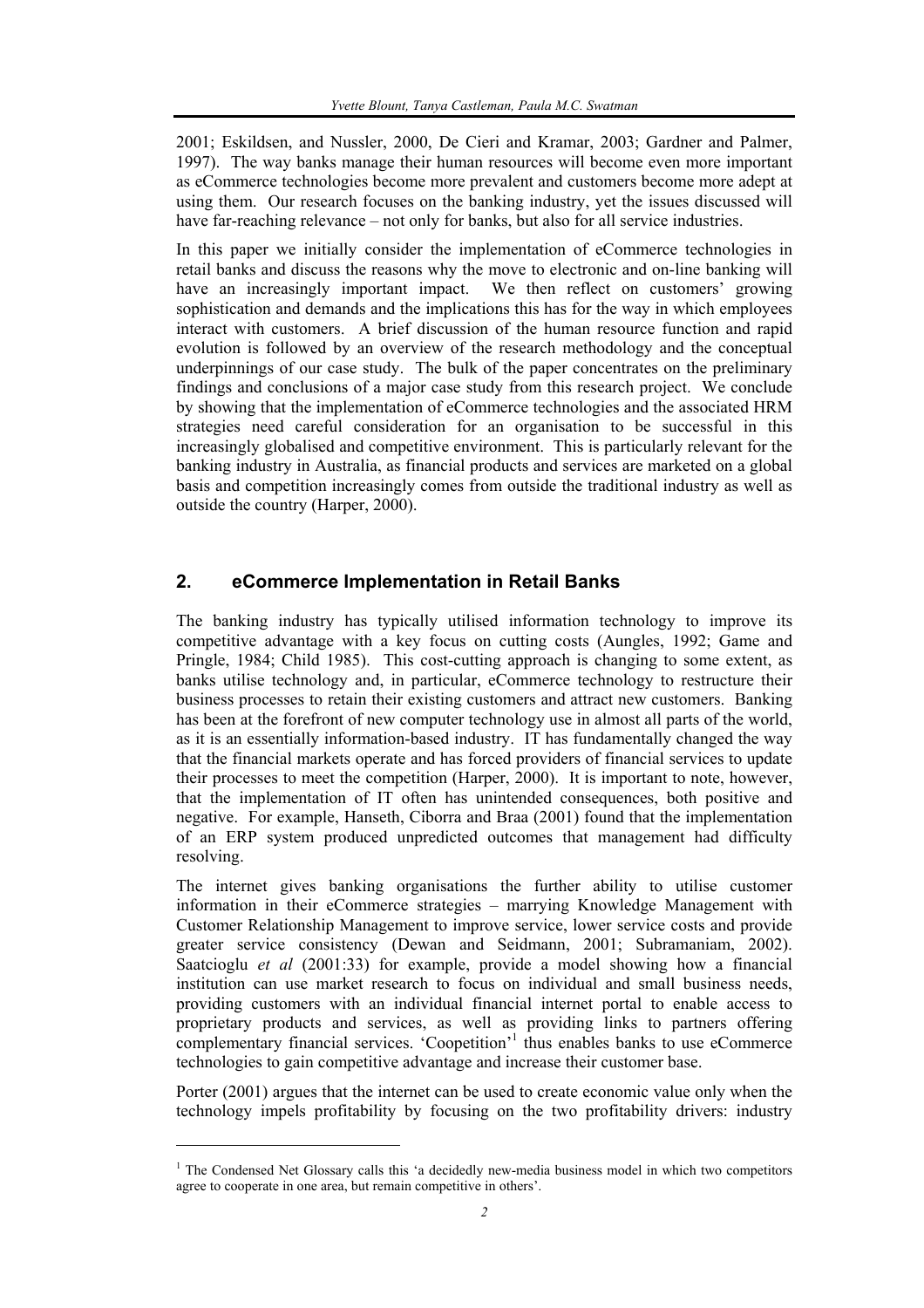structure and sustainable competitive advantage. Porter sees eCommerce as simply an 'enabling technology – a powerful set of tools that can be used, wisely or unwisely, in almost any industry as part of almost an strategy' (2001:62). Banks have embraced eCommerce as a way of achieving transaction cost savings in both customer-related and back-of-house operations. Awad (2000) offers a definition of eCommerce in banking, in which eCommerce consists of: 'procedures that support commercial activities electronically or via networking to apply to bank-to-bank, bank-to-customer or bank-tovendor' (Awad, 2000:144). In this paper, our major focus is on the Business-to-Consumer (B2C) aspect of eCommerce (examples include such activities as transferring money between accounts, electronic bill payment and applications for personal loans) with some consideration of Business-to-Business (B2B) applications (such as multiple signatories, electronic payroll transfers and the downloading of transactions from the internet into accounting packages such as MYOB) (Blount *et al,* 2002a).

## **3. Evolving Forms of Customer Interaction**

Holland and Westwood (2001) believe that the type of bank which will survive in the future will either be a very large 'juggernaut' bank which can utilise its economy of scale to become even larger, or very small, niche-market banks. Medium-sized banks will be unable to compete effectively, as they will have neither the resources to develop customised internet capabilities which the large banks possess, nor the ability to offer the level of personal service provided by the smaller banks (Dewan and Siedmann, 2001).

The banking industry in general has been migrating customers to distribution channels other than the branch network – such as the internet throughout the 1990's. The main reasons for doing this were to reduce distribution costs. As customers moved to these new channels, however, banks have had to develop new ways of getting to know their customers, that is knowing who their customers are, what their profit distribution is and how they interact with the bank to be able to integrate their selling capabilities (Ballance and Keen, 1996; Jesse, 1997).

According to Holland and Westwood (2001:54), a combination of improved education and access to information means that customers, particularly high net-worth individuals, tend to follow the market and pursue the best deals when it comes to financial matters. eCommerce technologies have given customers the ability to more easily obtain free or inexpensive information from the web resulting in increased customer sophistication. Porter (2001) considers that customer power will increase as they become more familiar with the technology as they will appreciate that switching costs are low and they will be less inclined to be loyal. Hughes *et al.* (1999) found, in a UK bank, that branch staff were not seeing very many of their customers as the trend to electronic means of banking increased. A very significant question raised here is how one sells products to a person you never see. That is, is it possible to have a relationship with a customer with whom one does not have a face-to-face relationship?

Wells and Wolfers (2000) argue that a key challenge for the banking industry is how to offer the service provided by the face-to-face relationship which customers formerly had with their bank manager. For example, the manager customarily was an important person in the local community and knew his/her customers as a result of long-term relationships. This model still exists for commercial and high net-worth individuals. The challenge is to reintroduce it with personal and small business customers (Wells and Wolfers, 2000:31).

Harper (2000) believes that most of the regulatory framework in Australia is designed to assist financial institutions to meet global competition, with the exception of the "four pillars" policy, which bans the four major banks in Australia from merging – and which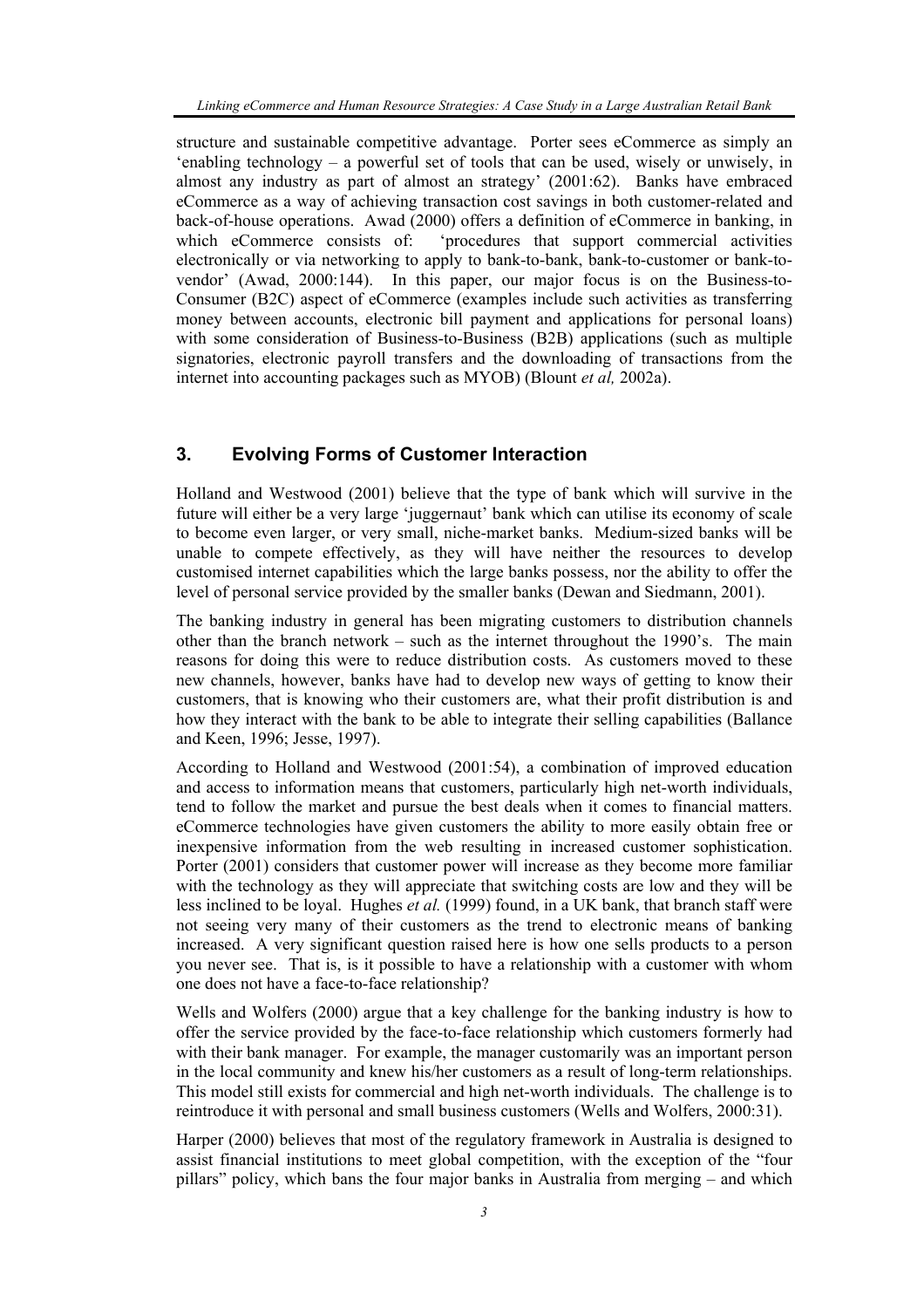may result in the banks finding other, less publicly approved ways to deal with this increased competition, such as the closing of branches or the raising of fees.

According to Hand (2001:228) the changes to the banking industry, including the changing relationship between customers and banks, has caused difficulties for those customers who are unable to maintain the minimum account balances that confer privileges, do not qualify for private banking, do not have access to the internet, and have to queue in branches. These are the customers who are least able to pay. Sherry (2002) takes a rather different view, however, claiming that customers are unquestionably better off than they were thirty years ago. Sherry argues that in the 'olden days' customers had to wait for the bank to open between 10am and 3pm on weekdays to transact any type of banking business and were at the mercy of their bank manager if they wanted a loan. Today, a customer can do his/her banking 24 hours a day/7 days a week (24/7) electronically, have someone from the bank come to them, and do their transactions almost anywhere.

## **4. The Strategic Importance of Human Resource Management**

De Cieri and Kramar (2003:49) define strategic human resource management as 'the pattern of planned human resource deployments and activities intended to enable an organisation to achieve its goals'. The two components of this approach are strategy formulation and strategy implementation. For an organisation to have a successful business strategy, it is argued that the HR function must be a key component. Although the definition of HRM is somewhat problematic, it offers a better way to 'understand and manage employees, in the context of radical global and technological change' (Gardner and Palmer, 1997:590). HRM can be used to 'address the management issues and policies concerned with the attraction, development, use, payment and discipline of labour' (Gardner and Palmer, 1997:6). In this paper we consider HRM to be the strategic management of the workforce to facilitate overall business strategy. This includes adjusting HR levers such as job design, training and development, and career structure to link the HR and business strategies.

There has been some discussion in the literature about the shift from 'personnel management' to HRM, a matter of considerable debate (see James *et al.*, 2002:215). However, over the last 10 to 20 years this area of corporate practice has moved from a primarily administrative to a more proactive and strategic role (De Cieri and Kramar, 2003; Gardner and Palmer, 1997). The literature in this area suggests quite strongly that effective HRM management is not just the responsibility of the HR department but also of managers throughout the organisation (for example see Gardner and Palmer, 1997; De Cieri and Kramar, 2003) and a greater strategic emphasis on how human resources are managed.

The implementation of information technology has been shown to change the way that jobs are designed. It has implications for basic skill requirements and work roles (De Cieri and Kramar, 2003:31). For example, Scott and Walsham (1998) found that the implementation of a new loan system produced both positive and negative aspects. The employees found that the new system gave them access to centralised data, created an organisational memory, an extended aide memoir function, what-if analysis and electronic transmission of applications. However, the loss of autonomy, longer working hours and the loss of flexibility were the downside. Another example is the rise of call centres over the last few years which has lead to high levels of employee turnover due to the way jobs are designed and managed. These types of jobs are characterised by repetitive work, constant telephone contact with customers and unremitting performance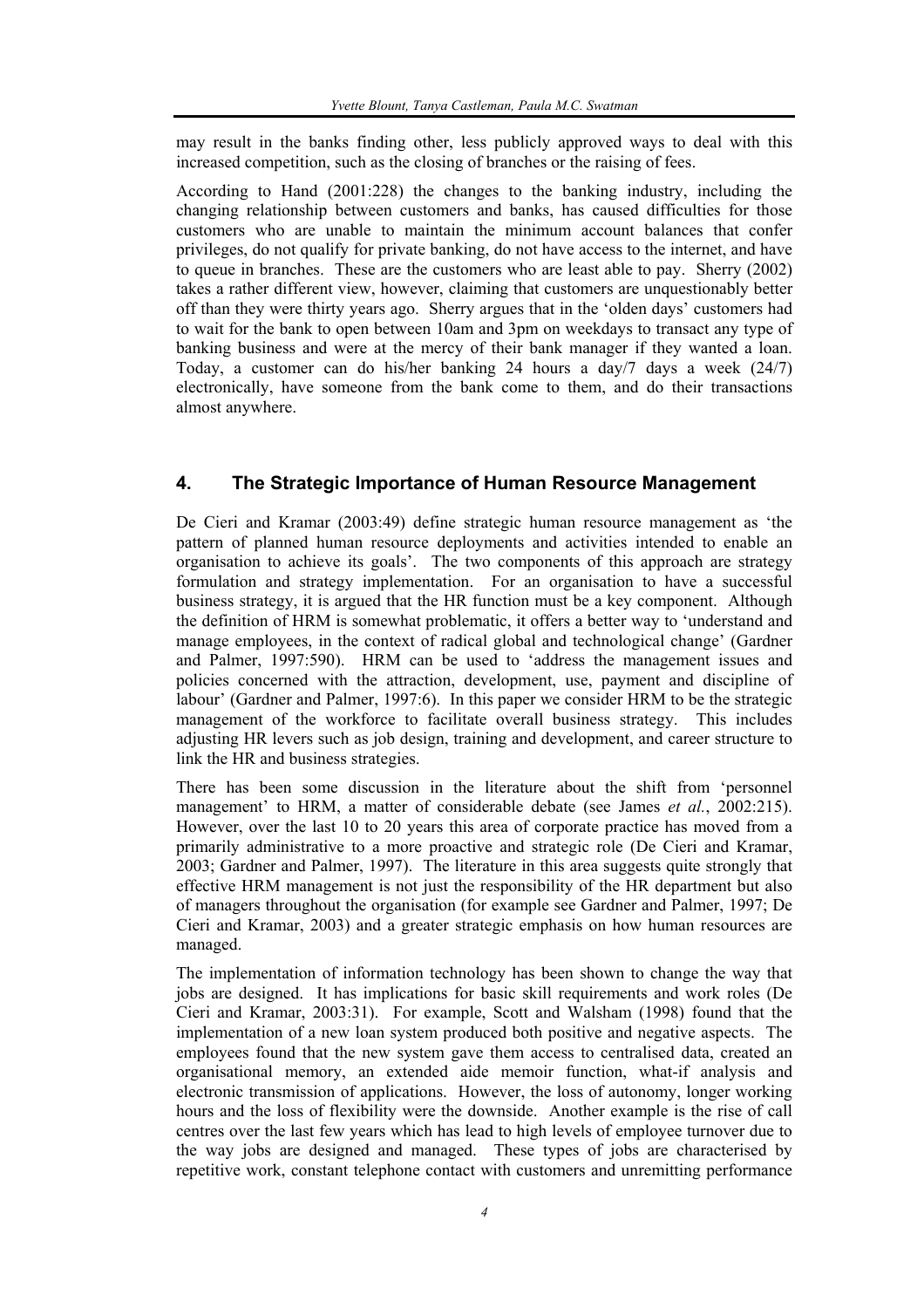monitoring by supervisors (De Cieri and Kramar, 2003:31). Hughes *et al.* (1999) found that the implementation of technology to centralise functions also had the effect of redesigning jobs, as bank staff were no longer able to rely on their local knowledge about their customers. That is, the relevant local knowledge was 'captured in the machine'.

Recruitment, that is identifying and attracting potential employees (De Cieri and Kramar, 2003:184; Gardner and Palmer, 1997:272), is particularly important as the way in which an organisation goes about this task will affect the type of people it attracts to the organisation. HR policies such as whether to recruit internally or externally, whether to pay higher than the market and the most appropriate way to advertise (e.g. newspaper, electronically) all contribute to attracting potential skilled employees (De Cieri and Kramar, 2003).

Job satisfaction has been found to be an important factor in retaining staff (those whom the organisation wants to keep). Retention rates of employees have been found to be related to the retention rates of customers and investors (De Cieri and Kramar, 2003:528). The reason why retention of employees is becoming more important is that employee turnover is costly and is on the rise (De Cieri and Kramar, 2003:541). Job dissatisfaction is associated with job design, that is, there is a relationship between job complexity and job satisfaction. The tedium associated with repetitive, poorly-skilled jobs leads to frustration and boredom (De Cieri and Kramar, 2003:543). The redesign of jobs has also been found to change the way training is undertaken. For example, Grimshaw *et.al.* (2002:102) found in a case study undertaken in a large UK bank, that as jobs were redesigned giving priority to customer service skills over banking skills, formalised training replaced informal on the job training. This more formalised training was then linked to small incremental progressions through the pay scales in the bank.

The banking industry will be unable to take full advantage of its eCommerce capabilities unless it can link its strategic HRM to the overall business strategy. This paper examines how one bank has amended its HRM in response to eCommerce developments in consumer banking and discusses the effectiveness of this approach. The overall research project of which this paper presents a part, investigates the way in which Australian retail banks are managing their employee relationships in an eCommerce-oriented environment, while simultaneously strengthening their customer relationships to deal more effectively with their increasingly sophisticated customers who are using the eCommerce service delivery channels.

## **5. Research Method**

We have chosen a multiple case study approach (Yin, 1994) to enable comparison and contrast between banks with different market positions and different business strategies. The first case study (reported in Blount *et al.*, 2002a) deals with a small bank, the 'Australian Union Bank' operating across several Australian states. The second case study, the subject of this paper, examines one of Australia's four major banks, the 'Lawson Central Bank', to obtain the perspective of a bank having a different configuration of business activities. Australian Union is strongly focused on the retail sector, is growing strongly and opening branches. It has a good public profile while moving down the eCommerce path. Lawson Central, by contrast, is of interest because of its focus on the corporate market-place (while still having a significant retail operation). It deals with a range of competitive pressures, including the public criticism directed at the large banking sector in Australia. It has been an innovator for both the development of the eCommerce capabilities offered to customers and the use of strategic human resource strategies to develop their employees.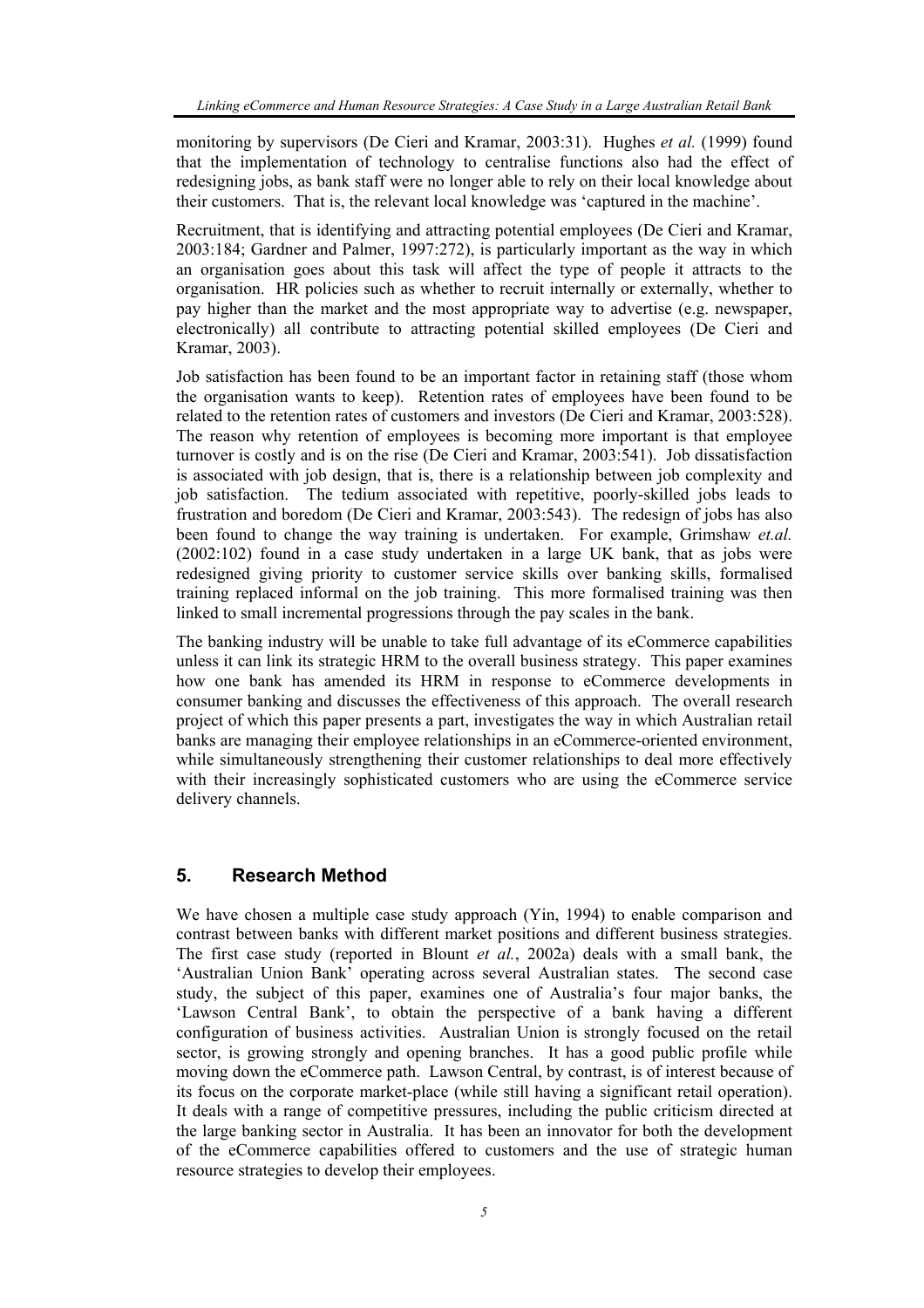The case study data for both banks include interviews, as well as documentation such as strategies, policies, and practices adopted when introducing eCommerce in these organisations. Semi-structured field interviews have been chosen to obtain the descriptive data required. Interview participants were selected at a number of levels of the organisational hierarchy, including senior managers, middle managers and employees, with the aim of including the different experiences and perspectives at varying organisational levels and across a variety of functional areas. All interviews were conducted onsite as close as possible to the respondents' place of work. This allowed the researcher to obtain data in context by providing additional background data such as the physical work environment as well as being able to take note of work processes and interaction between work team members and managers. It also allowed the researcher to collect additional relevant documentation during interviews.

In this paper we report some preliminary data from the Lawson Central case study which consisted of eight interviews with ten participants. In the first case study we did two rounds of interviews a year apart. The first round of interviews was designed to be exploratory and in this phase we identified the specific issues that warranted further investigation. The second case study and the second round of interviews in the first case study followed up more explicit questions.

The underlying theories used to interpret the data include Child (1985), Zuboff (1988) and the post-fordist theorists (for a full discussion see Blount *et.al.* 2000b). The data are being analysed using Kvale's meaning condensation approach (Kvale, 1996:197-196) that is, looking for natural meaning in the interview data and then teasing out and explaining the main themes. This allows the researcher to keep an open mind by exploring the experiences of employees in depth to obtain a sense of how these issues are being dealt with in practice in these organisations. That is, these are multi-perspective, inclusive, iterative case studies which seek responses to the research conclusions from a representative of both organisations. There is a dynamic between the case studies so that the analysis of one case study informs the other.

## **6. eCommerce and Strategic HRM at Lawson Central Bank: A Case Study**

#### *Background*

Lawson Central is one of Australia's four major banks. It has over 20,000 employees and over fifty percent of operations in Australia, New Zealand and the Pacific. The bank operates through over 1200 points of representation, including branches, as well as agents attached to small businesses in regional and country areas in Australia. It maintains offices in major financial centres around the world. The bank currently has over seven million customers.

Throughout the majority of the 1990's, the bank was cutting costs by closing branches, reducing staff and migrating customers to communication and distribution channels other than the branch. The implementation of eCommerce technologies was a key plank in that strategy. Three years ago, the focus in the bank's branches was on keeping the queue moving, serving customers quickly, and moving onto the next one. The branch design encouraged a physical separation between customers and employees. The focus was on providing a service but not necessarily on selling the bank's products and services. There was a clear strategy to migrate customers to the new technologies, with the objective of cutting costs by utilising the technology and rationalising the high cost of the branch network and labour costs. This strategy was, on the whole, very successful and the bank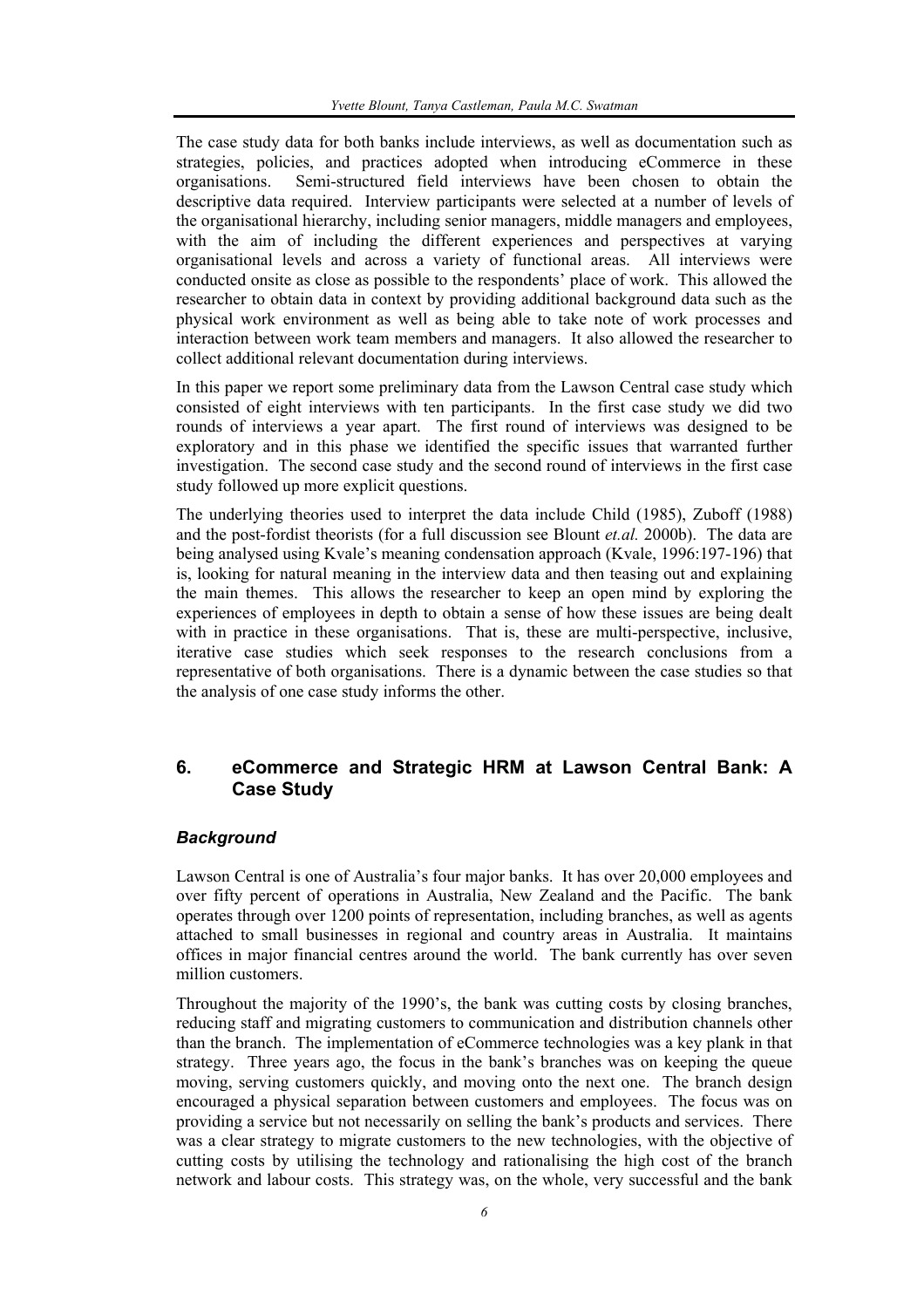managed to migrate a significant proportion of their customer base to eCommerce distribution channels.

Lawson Central has undergone a major restructure over the past ten years. Much of the restructuring, in common with the three other major banks in Australia, involved closing branches (particularly in rural and suburban areas), with a consequent reduction of staff. The bank maintains that this side of the restructuring is now complete and that, at this point, no further reduction in points of representation are planned. Indeed, the bank claims that it is looking to open new branches in the future. One major effect of the restructure is that over 90 percent of transactions now take place outside the branch – through ATM's, EFTPOS, direct entry, telephone and internet banking.

Despite the apparent success of the strategy to migrate customers to less costly service delivery channels, the bank has found that it needed to rethink its approach in recent years. Customers migrated so well that they were no longer coming into the branch at all. Those customers who did come into the branch were, on balance, the least profitable groups – regulars such as small business people who needed to withdraw cash and to do their banking, welfare recipients, immigrants with little English, or the elderly who found it difficult to come to terms with the new technology. There is only so much cross-selling available for customers with limited means and branch staff no longer see the vast majority of their customers to be able to cross-sell products and services (see also Hughes *et al.,* 1999). The bank is now seeking ways to form an effective relationship with customers in the absence of face-to-face contact. This issue is still unresolved and is the key challenge for the future.

The bank is attempting to address this issue by changing the way employees interact with customers. This entails several initiatives including changing the branch design, changing employees' job design and implementing a training program to facilitate these changes and altering the principles of career progression. The bank is also spending considerable resources to support these initiatives with updated HRM policies.

## *Branch Design*

The majority of branches have been refurbished and now have an open-plan design. Employees are available to meet and greet the customers when they walk into the branch and to direct them to the appropriate area. The branch is also divided into two parts: one for the customers who need to do basic transactions (such as cash in and out); and the other for customers who need assistance with rather more complex transactions, such as opening a new account. This change in branch design, in turn, is changing the way in which employees interact with customers; and has changed the way they do their jobs.

Lawson Central wants customers see its branches in the regional areas outside the capital cities as being more customer-friendly, or even more customer-focused. The 'new' branch design is very similar to that used by the smaller banks to promote a more personalised customer experience in the branch environment. The bank hopes that this redesign, together with other changes currently underway, will bring customers back into the branches so that there can be more face-to-face interaction – which will give employees the ability to cross-sell other financial products; and to build up the sort of long-term relationships upon which profitable customer associations are built.

Essentially, the bank is looking at a variety of ways to entice customers back into the branches. One recent example was a week-long 'sale', designed to coax customers to at least come in to the branch, so that they could find out about the offer and admire the new branch design with its customer-friendly features.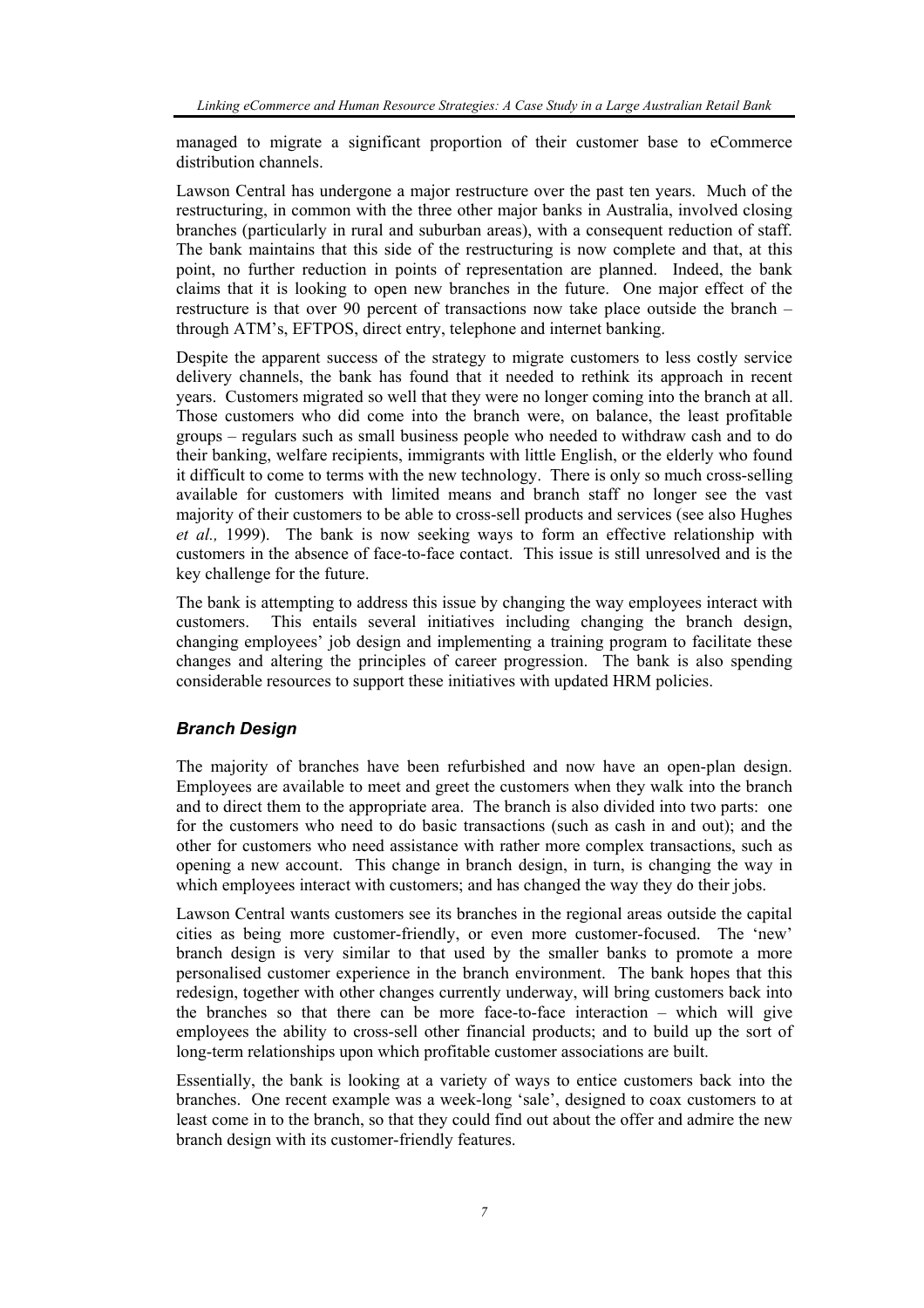If customers have become disenchanted with the bank branch and are satisfied to use the electronic distribution channels for as much of their banking as possible, what incentive can there be for them to spend time going back into a branch? How can customers be confident that the bank will not change its strategy once again and make the branches less important? These are challenges that the bank will have to overcome over the next few years.

While branch design is not explicitly linked to HR strategy, it nevertheless may have implications for the way employees conduct their work, the way they interact with customers, the way their performance is assessed and their sense of well-being or levels of stress.

## *Job Design*

Lawson Central now has two categories of branch employee dealing with customers on a day-to-day basis. Staff are able to choose which level they would prefer, as the bank realises that some employees would rather take a service role, while others prefer a more interactive selling role with customers.

The branch employees in service roles deal with cash transactions and have a more traditional 'teller' role. The second group have come out from behind the glass partition and have a 'customer service' role, interacting much more directly with customers to assist them with more complex financial transactions. This moving of staff from back of house to front of house is designed so that employees can spend more time with customers to show them how they can access their banking services in a more appropriate way, and what new services exist to assist them with their financial needs. This has necessitated increased training and development for the employees to develop the skills they need to operate in this changed environment.

The migration of customers to eCommerce service delivery channels has freed up many employees from the need to deal with multiple small transactions and allows them to spend more time with customers assessing their needs. The opportunities to connect with customers in a more face-to-face way is one which must be seized by branch employees as adroitly as possible, as the following examples show:

- When a customer opens a new account, s/he can do the initial paperwork on the web. However, for the account to become active, the customer needs to be identified by a bank employee. A second level employee, if the customer has the time, sits down with that new customer, for up to an hour and a half, to assess all their banking needs and make sure the customer understands what products and services the bank has available. The face-to-face meeting must take place at this point as, once the account is open, the branch staff may not see that particular customer again for some time, if at all. The employee attempts to establish a relationship, so that the customer will come back and utilise the branch.
- Another opportunity arises when a customer walks into a branch with a complaint, such as having too many fees or a card which is not working. In that scenario, the employee tries to turn customers around by responding to their complaint and then taking the opportunity to review their account/s.

The driving force behind these changes is that Lawson Central wants the customers to see it as an organisation driven by customer service, where staff are interested in delivering personal service. The bank plans to reintroduce the role of branch manager, so that customers will feel they can get to know their local manager and, in turn, that their local manager will know them.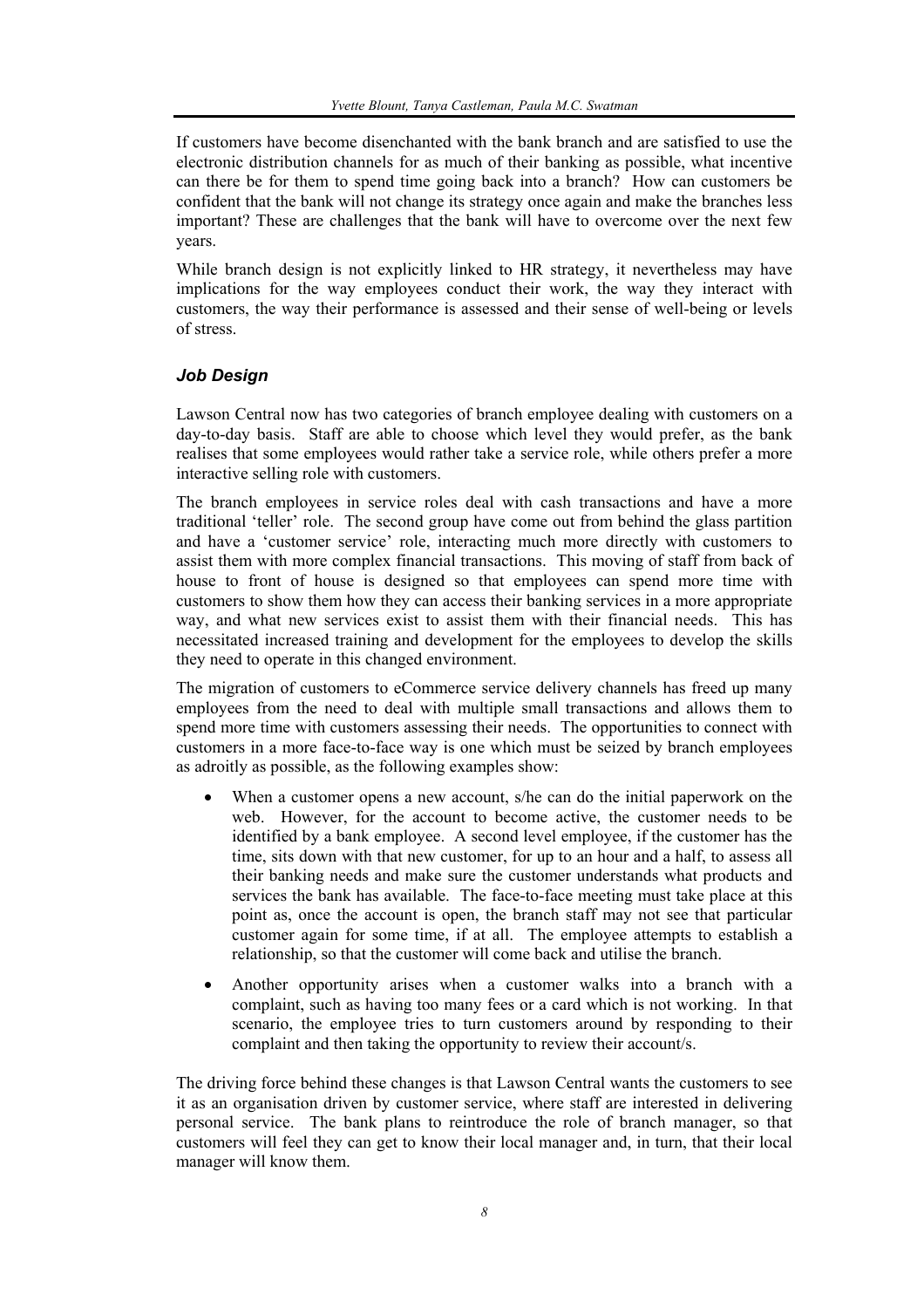The bank is trying to change the customer's perception that Lawson Central is simply a part of a huge, faceless and uncaring corporation, existing only to take customers' money in the form of fees. The main objective is to meet more customer needs at their first point of contact with the bank and have less "hand-offs" (a key customer complaint). This requires the upskilling of staff with the ability to provide excellent customer service. The staff report that unless customers come into a branch and experience it for themselves, they will continue to see the bank in a negative light. The branch staff are very comfortable with these changes and feel that the new structure increases their job satisfaction. An employee who is satisfied with his or her work will, in turn, provide better customer service, further increasing their performance and commitment.

The teller role will not completely diminish, as there will always be small businesses needing cash. Over time, though, this first level role will slowly be phased out and the emphasis will be on more highly skilled jobs, and on employees who can interact with customers on complex financial transactions. This is consistent with changes towards greater employee involvement and autonomy theorised by Zuboff as an outcome of computerisation (Zuboff, 1988). On the other hand, there will be fewer less-skilled routine jobs – the traditional 'entry-level' positions of past decades – as these tasks are automated (see Child, 1985). The bank will need to find ways to manage this transition with its staff, for example, existing staff may either have to step up to that second level position or leave the organisation.

There are still challenges ahead for Lawson Central Bank if it is to support its branch staff to provide an excellent customer experience. For example, the current branch platform does not provide branch staff with internet or email access. There are plans to upgrade the technology platform, although no specific date for this to occur has yet been announced – 'sometime in 2003' appears likely.

#### *Training and Development*

l

With the introduction of the Financial Services Reform  $Act<sup>1</sup>$ , employees who sell certain products have to be accredited. This means in practice that all the second level customer service staff will have to go through an extensive training program. This requirement is in addition to the significant amount of training which has already been needed to meet the requirements of the modified Privacy Act<sup>2</sup>.

Considerably more emphasis has been placed on providing branch staff with training in customer service skills as, according to one comment: 'sales come off the back of good service'. A lot of training is now being done to ensure that employees have the confidence to talk to customers and to build the necessary long-term business relationships. This training in effect is increasing the

<sup>&</sup>lt;sup>1</sup>For a full discussion on this legislation see: http://scaleplus.law.gov.au/html/ems/0/2001/rtf/0642469040.rtf The three key elements of the regime proposed in the FSR Bill include: product disclosure, licensing and conduct of financial services providers and licensing of financial markets and clearing and settlement facilities. The effective date was 11 March 2002. This legislation has changed significantly how employees can interact with customers which in turn has required a significant amount of training for employees in the Financial Services Industries.

 $2^2$  For a full discussion of the modified privacy legislation see:

http://scaleplus.law.gov.au/html/ems/0/2000/rtf/0642454531.rtf . The National Privacy Principles in the Bill (the NPPs) set out minimum standards about how business and other private sector organisations should collect personal information, about the use and disclosure of personal information and about ensuring that the personal information they hold is accurate and secure. These Principles, like the Information Privacy Principles currently in the *Privacy> <Act> <1988>* (the Privacy Act) that apply to Commonwealth public sector agencies, reflect the Organisation for Economic Co-operation and Development (OECD) data protection principles.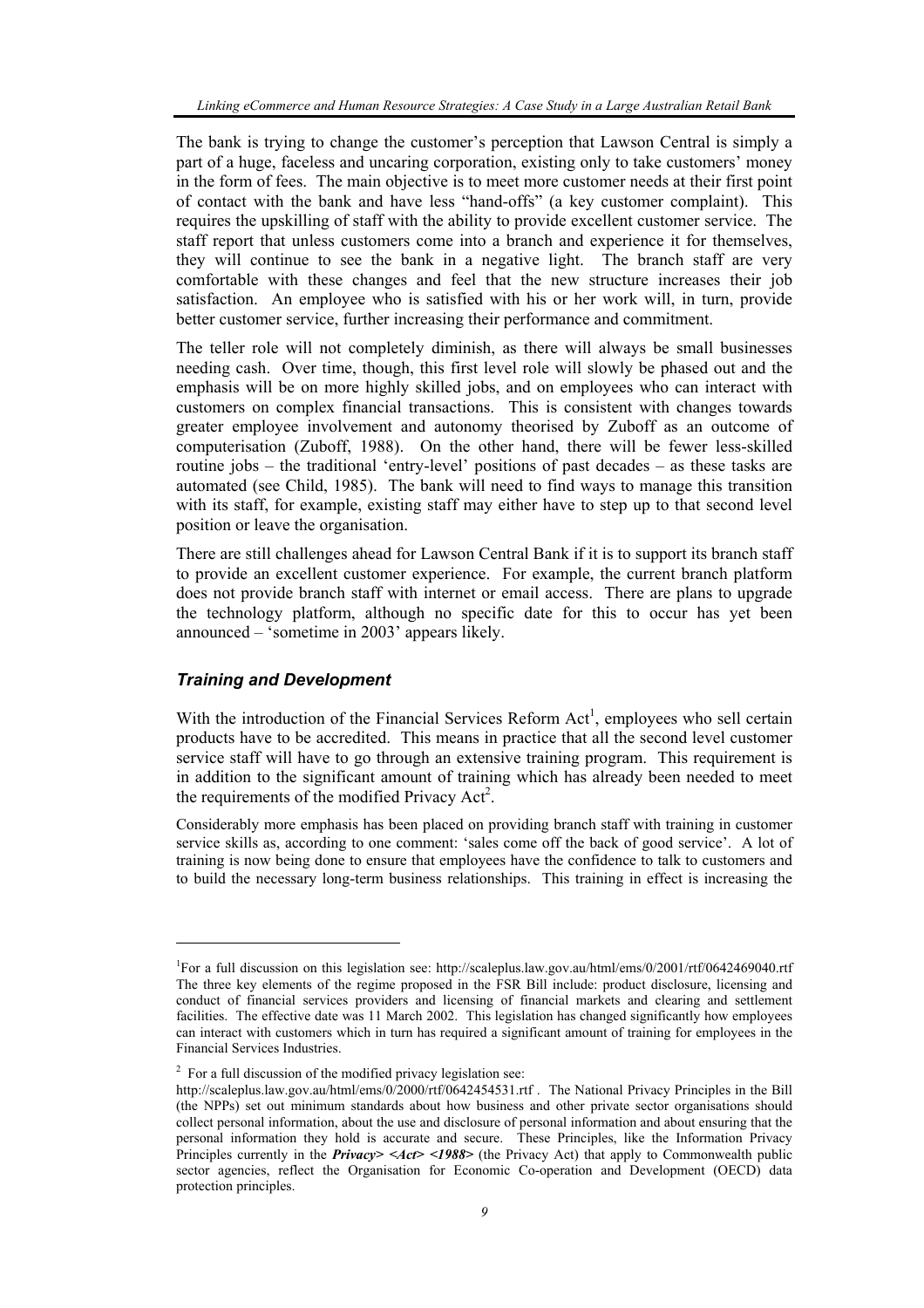skill base of the employees. The employees interviewed reported an increased level of job satisfaction as their skills improve (also reported separately by the branch manager).

The bank spends a considerable amount on training each year – both on in-house, bankbased training in such areas as customer service and product knowledge; and on more formal education such as degrees and MBAs which are additional costs. At this point, however, Lawson Central Bank does not uniformly link training back to performance. Its training and development activities do not appear to be well-integrated with the bank's business goals.

Financial institutions need to ensure that they deliver the required training to their employees in a timely and cost effective manner. A solution being implemented by some organisations is eLearning where staff can do the training from home or the office, can "self-pace" and where the organisation is able to have input into the content of the courses delivered (Ginovsky 2002). This is particularly relevant for this case study organisation as they move further into the customer service and cross-selling development of skills. These skills will need to be honed more finely as more customers take up the eCommerce service delivery channels.

#### *Career Structure*

A career structure with opportunities for advancement in the organisation is an asset in recruitment and an incentive to good performance. It was noted that ten years ago or more, it was rare to see someone in a senior position who had not started with the bank when they were a teenager and then worked their way into a general manager position. Lawson Central is now more strategic in its decisions about promotion and advancement. A career in a bank is no longer the 'job for life' of two decades ago (see also Game and Pringle, 1984; Scott and Walsham, 1998).

The bank promotes itself as an employer of choice. This includes strategies such as encouraging women back into part-time work after having families, clear diversity policies, and job-sharing. The bank uses HRM policies as levers to encourage the sorts of behaviours and outcomes it believes are required to satisfy customer expectations. The downside to this approach is that it necessitates a significant amount of management time and effort.

One of the major changes which new technology has brought to banks worldwide is the move from direct contact with branch staff, to Call Centres as the first point of contact. In Lawson Central, the Call Centres have a high staff turnover. The 1999 Australian Call Centre Industry Study found that the mean turnover rate of staff in Australian Call Centres was 15 percent, with some Call Centres reporting turnover rates of up to 75 percent (Call Centre Research, 1999). Australian banks have reacted to this – not by improving conditions within the Call Centres, but by taking the very 'traditional' CRM approach of scripting customer transactions to a very detailed level, so that the high rate of employee turnover does not impact on operations. This approach does very little for employees' job satisfaction levels, although it helps to ensure that customers receive a consistent experience. The more automated you make a job, the less employees are empowered and the more they become bored and stressed. An alternative 'communication centre' approach to call centre management, designed to empower both employees and customers, aggregates knowledge fragments of the different participants (for a discussion on this approach see Hampe and Schoenert, 2002). This has not been adopted in the bank.

The Lawson Central Bank reported that, until recently, employee retention was not necessarily seen as a problem, as the bank had been going through some significant rationalisation. Some respondents believed that there might be some potential difficulties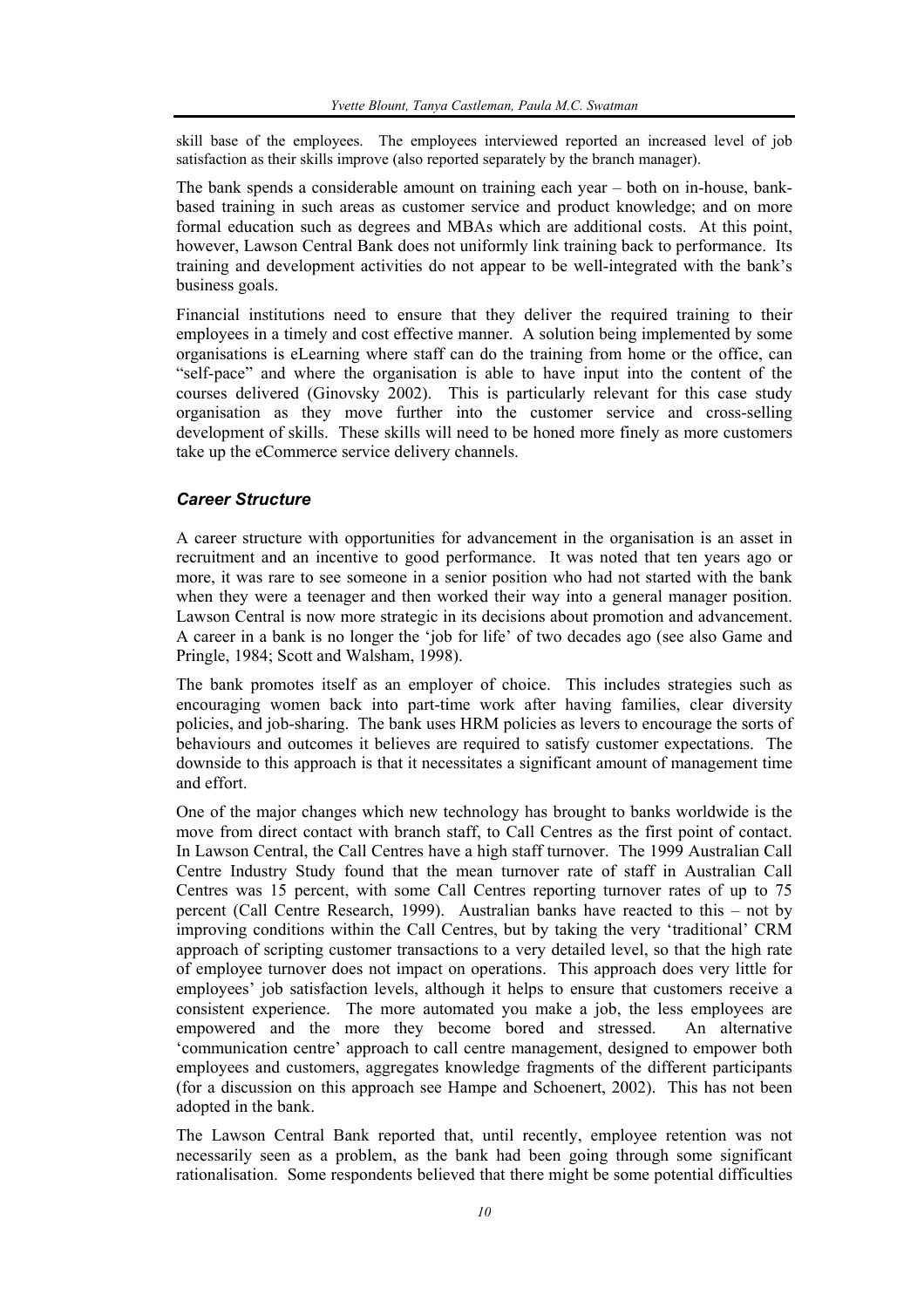in the future with attracting and recruiting staff as they think there is some social stigma attached to those working for large banks. The bank, however, does not have any difficulty attracting and recruiting graduates.

A major project underway will review ways of implementing the 'people part' of delivering a better customer experience. This project is still in feasibility mode, but will take on more importance during 2003. There are initiatives to align the people management processes with the business strategy, indicating that the bank is beginning to realise that to make the most of its technology and eCommerce strategies, the human resources component is a crucial ingredient.

#### *eCommerce into the Future*

The Lawson Central Bank continues to put resources into the eCommerce service and communication delivery channels, although these are increasingly seen as being alternative ways in which customers may choose to interact with the bank, rather than as a replacement for branch banking. The bank, however, is continuing to develop more applications for the eCommerce platform and this development direction is not likely to diminish for two reasons: firstly, customers are now much more sophisticated and are demanding better products and services. secondly, it is, and will continue to be, much more cost-effective for customers to use electronic transactions to do their day-to-day banking. The Internet provides banks with vastly enhanced opportunities for one-to-one marketing and, when combined with distributed databases, data mining and knowledge management tools, enables banks to create truly effective customer relationship management systems (Preißner, 2001).

Despite these eCommerce-enabled advances in customer relations, however, the branch will also continue to evolve. It will increasingly become the place customers go to obtain investment advice, financial advice and assistance for big purchases such as a home mortgage – as well being the place where the local manager can be depended upon to help in unusual or difficult situations such as sudden large loans, or assistance with a deceased estate. This resurgence of the concept of the branch will, in turn, change the skills employees will need to perform their jobs. Large and sophisticated banks, such as Lawson Central, have come to realise that their human resources are just as important as their technology resources – and also require on-going upgrading and improvement.

## **7. Conclusions and Future Research**

Holland and Westwood (2001) point out that there is significant competition both within the banking sector itself, and from the non-banking sector. This case study shows how awareness of the competition existing in the market-place can inform HRM practices. It appears that there is some back-tracking from the trend seen throughout the late 1990s, of migrating as many as possible of the bank's customers to electronic banking channels and applications. The bank is now trying to optimise the use of all customer channels, both electronic and physical, by making the branch more customer-friendly. This change in strategy has resulted in the redesign of jobs for the employees in the branches, as well as for employees in the head office specialist sections of the organisation. It has implications for the way employees are trained and developed as well as career structure. For Lawson Central, the employees in the branch report that they are experiencing greater job satisfaction due to the increased level of skills required to do their job. This satisfaction directly translates to the bank having a high performance culture where employees feel committed and loyal to their customers and to the organisation.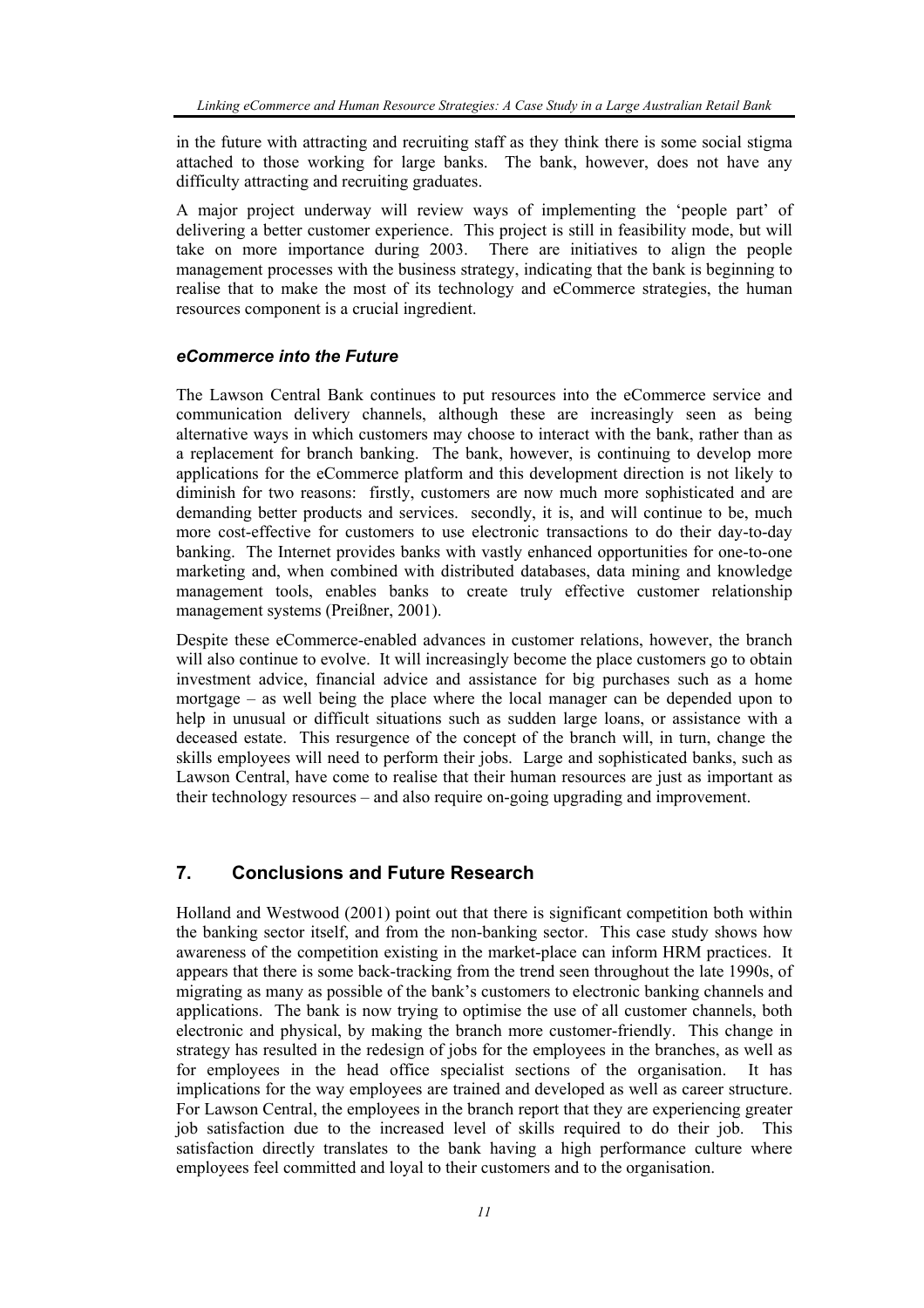A question still to be answered is how a bank can develop a personal connection with those customers who don't walk into a branch. This increasingly important question has led to a renewed focus on the importance of the bank's human resources and on the need to provide effective, on-going training for employees at all levels. This partial return to a focus on the bank's physical attributes (both in terms of "human capital" as well as bricks and mortar), particularly in connection with the bank's use of the branch as an adjunct to online account creation, suggests that Lawson Central, at least, is beginning to see itself as a "click and mortar" operation.

This result is completely consistent with overseas data, suggesting that "pure-play", online-only banks are increasingly less attractive to customers than banks offering a mixture of online and offline services. A Jupiter Media Matrix report published in August 2001 noted that online financial services consumers in the US are moving to the Web sites of multichannel banks in increasing numbers (JMM, 2001). The report showed that multi-channel banking web sites showed a growth rate of 110.5% over the previous 12 months, compared with a decrease of 8.1% for online-only banks over the same period.

The need for effective HR strategies is becoming more important as organisations deal with increased competition, globalisation and ongoing technological change and, in particular, with the move to interacting with customers in an online environment. Other industries can learn from the banking industry's example.

While the present case study has provided us with a fascinating view of a large, national bank's reaction to the eCommerce challenge, more research will need to be undertaken in this area to confirm the present, preliminary findings. Comparisons with banks in other countries would also be useful to ascertain if the issues identified in this Australian example are more widely relevant.

#### **References**

- Aungles, S. B. and S. R. Parker (1992). Work, Organisations and Change Themes and perspectives in Australia. Sydney, Allen & Urwin.
- Awad, E. M. (2000). The Structure of E-Commerce in the Banking Industry: An Empirical Investigation. *Proceedings of the 2000 ACM SIGCPR conference on The 2000 ACM SIGCPR conference, 2000*, Illinois USA.
- Ballance, C. and P. Keen (1996). EDI and Electronic Commerce in Banking Exploiting New Technologies for Profit. Dublin, Lafferty Publications Ltd.
- Blount, Y., Castleman, T. and Swatman, P. (2002a). Implementation of electronic commerce and human resource management strategies in an Australian Retail Banking context. Proceedings of the Seventh CollECTeR Conference on Electronic Commerce, Melbourne, VIC, Faculty of Informatics, University of Wollongong.
- Blount, Y., T. Castleman, et al. (2002b). eCommerce and Human Resource Management: Theoretical Approaches and Issues for the Banking Industry. IFIP Working Group 8.4 Second Conference on E-Business: Multidisciplinary Research and Practice, Copenhagen.
- Call Centre Research (1999). The 1999 Australian Call Centre Industry Study. Sydney, ACA Research P/L.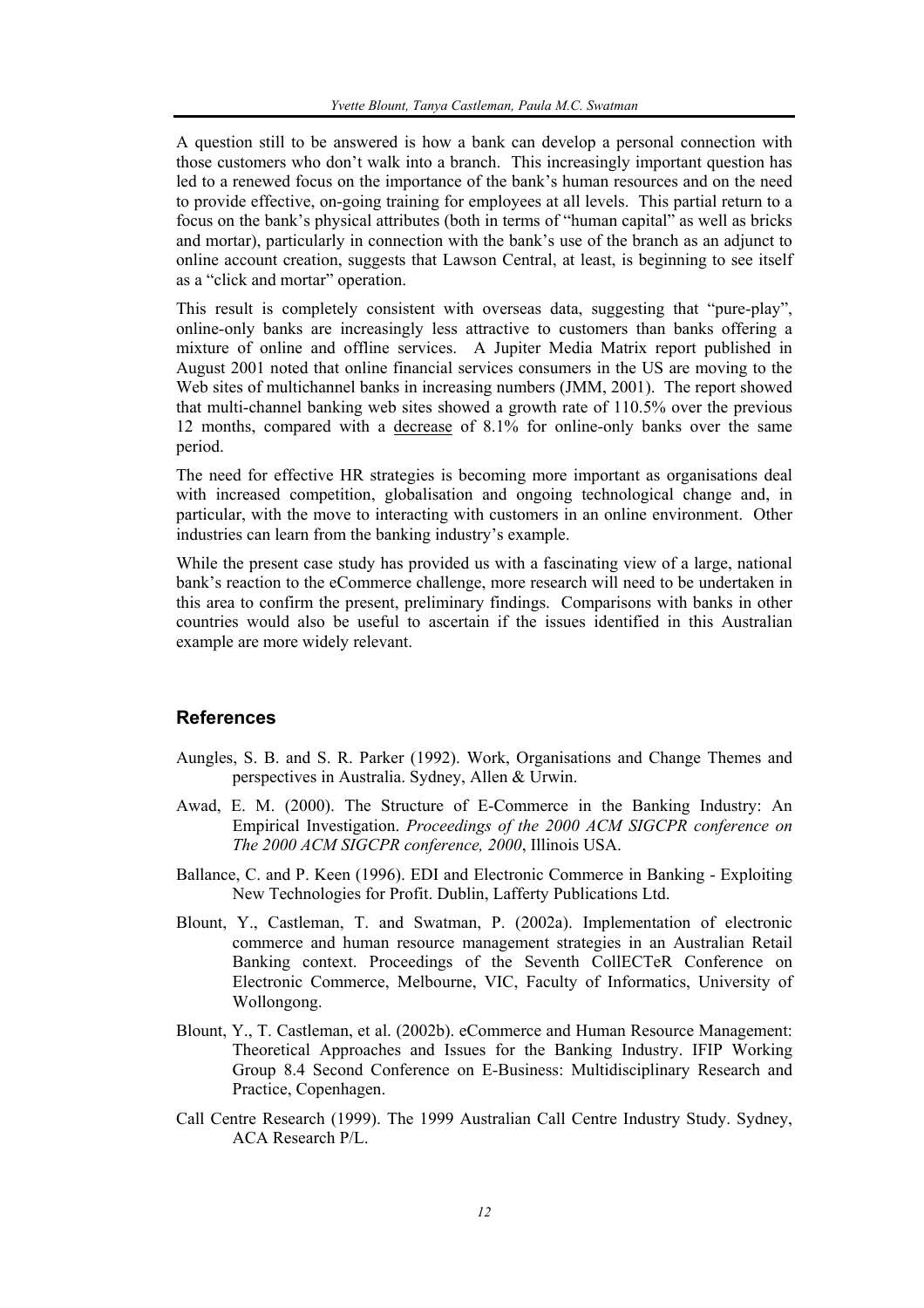- Child, J. (1985). Managerial Strategies, New Technology and the Labour Process. Job Redesign Critical Perspectives on the Labour Process. D. Knights, H. Willmott and D. Collinson. Aldershot, England, Gower Publishing Company Limited: pp107-141.
- Dewan, R. and A. Seidmann (2001). 'Current Issues in E-Banking.' Communications of the ACM Vol. 44(No. 6): pp31-32.
- De Cieri, H. and R. Kramar (2003). Human Resource Management in Australia: Strategy, People, Performance. Sydney, McGraw-Hill Australia Pty Limited.
- Eskildsen, J. K. and M. L. Nussler (2000). 'The managerial drivers of employee satisfaction and loyalty.' Total Quality Management 11(4-6): 581-588.
- Game, A. and R. Pringle (1984). Gender at Work. London, Pluto Press.
- Gardner, M. and G. Palmer (1997). Employment Relations Industrial Relations and Human Resource Management in Australia. South Melbourne, Macmillan Education Australia Pty Ltd.
- Ginovsky, J. (2002). Online Learning from the Front Lines. ABA Bankers News. 10: p5.
- Grimshaw, D., H. Beynon, et al. (2002). "The restructuring of career paths in large service sector organizations: 'delayering', upskilling and ploarisation." Sociological Review 50(1): 89-116.
- Hampe, F. J. and S. Schoenert (2002). Knowledge Generation and Dissemination in Virtual Communities and Virtual Teams. Proceeedings of the Thirteenth Australiasian Conference on Information Systems, Melbourne, Australia, School of Information Systems, Victoria University Melbourne.
- Hand, G. (2001). Naked among the cannibals: what really happens inside Australian Banks. Crows Nest, Sydney, Allen & Unwin.
- Hanseth, O., C. U. Ciborra, et al. (2001). "The Control Devolution: ERP and the Side Effects of Globalisation." The DATA BASE for Advances in Information Systems 32(4): pp34-46.
- Harper, I. R. (2000). Globalisation and the Australian Financial System. Retrieved 11 April 2003 from: www.inforich.com.au/Articles/FT2000/Glob\_GlobAFS.htm.
- Holland, C. P. and J. B. Westwood (2001). 'Product-Market and Technology Strategies in Banking.' Communications of the ACM 44(6): pp53-57.
- Hughes, J., J. O'Brien, et al. (1999). Getting to know the 'customer in the machine'. Proceedings of the international ACM SIGGROUP conference on supporting group work, Phoenix, Arizona.
- James, P., D. Dibben, P, et al. (2002). 'Modern HRM: does it have a human face?' Society in Transition 33(2): pp213-226.
- Jesse, H. (1997). New Technology and Distribution Strategies Future Impact on Workforce Planning. The Australian Banker. vol. 111: pp28-33.
- JMM (2001) 'Multichannel Banks Dominating U.S. Online Financial Services Marketplace At The Expense Of Online-Only Banks'. Press Release. Jupiter Media Matrix . Retrieved January 30, 2003 from http://www.jupiterresearch.com/xp/jmm/press/2001/pr\_082901.html
- Kvale, S. (1996). InterViews An Introduction to Qualitative Research Interviewing. Thousand Oaks, California, SAGE Publications Inc.